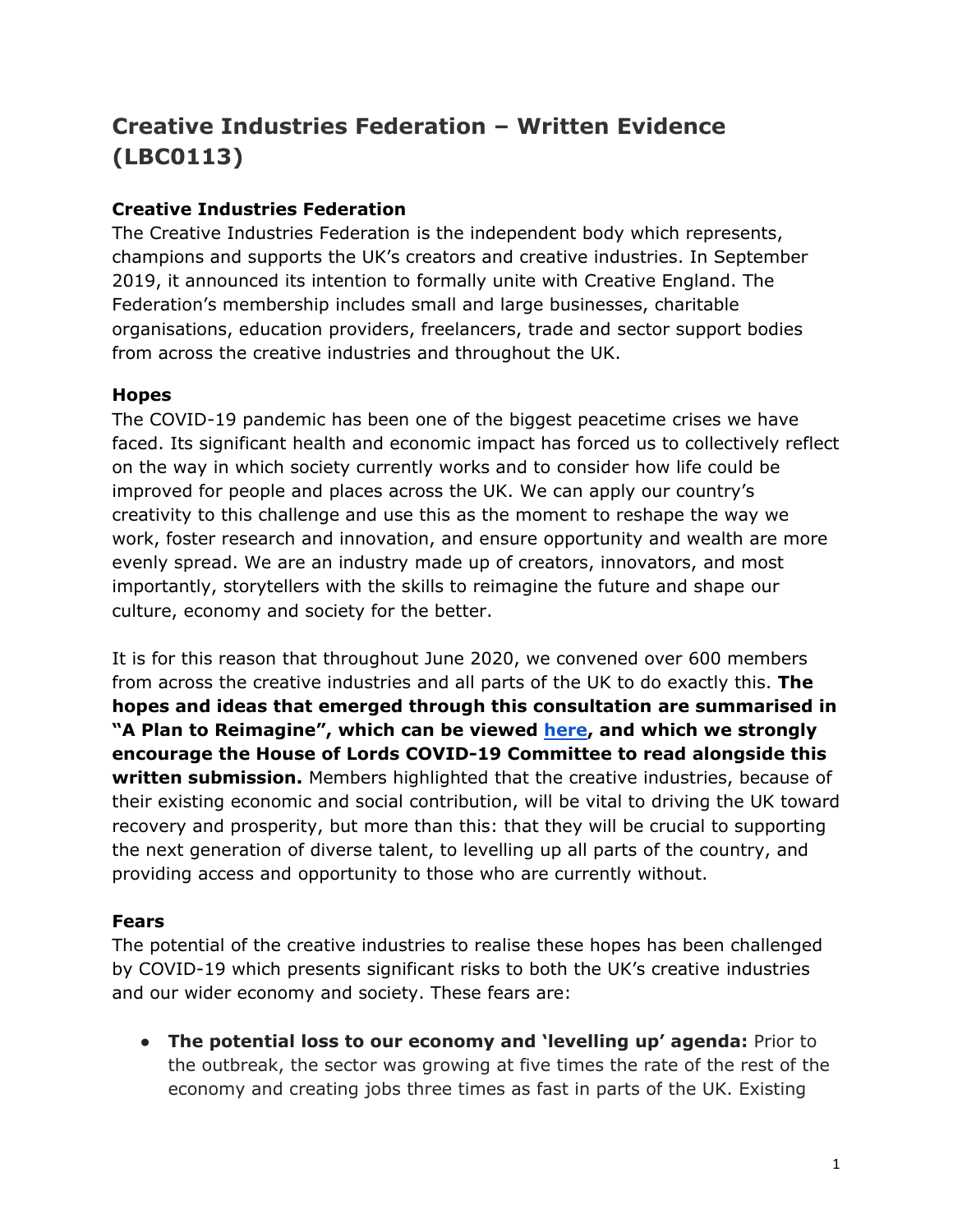challenges faced by creative entrepreneurs and organisations in accessing finance and tailored business support across the country are now likely to be exacerbated, setting back the government's levelling up agenda.

- **The potential loss of opportunity faced by the next generation:** With significant job losses anticipated, there is a significant risk that we miss out on recruiting and nurturing the next generation of diverse creative workers. Young people are expected to suffer the most from unemployment and challenges regarding diversity and access, already accute before the pandemic, are likely to be exacerbated.
- **The potential loss to our society and communities:** Arts and culture have been so central to mental health, in bringing people together, and in being a catalyst for social change and innovation in places across the country. The loss of irreplaceable cultural assets and damage to the wider creative ecosystem could have significant negative impacts on social cohesion as well as the economic value they deliver to their locale.

## **The Impact of COVID-19 on the UK's creative industries<sup>1</sup>**

- Prior to the outbreak, the UK's creative industries were **set to contribute £122bn in GVA** to the UK economy and **reach employment levels of 2.15 million** by the end of 2020.
- Instead, the **sector's GVA is estimated to reduce by £29bn (26%)** in 2020 compared to pre-pandemic levels. This is twice as worse as the predicted 12.8% drop across the UK economy.
- **409,000 jobs (including self-employed workers) are expected to be** lost by the end of 2020 - a drop of 19%. This is the lowest level of employment in the sector since 2013.
- **122,000 permanent workers are expected to be made redundant** by the end of the year.
- **The impact on employment will be twice as worse for freelancers** with 287,000 contracts estimated to be terminated by the end of 2020.
- Of all UK nations and regions, **Scotland is expected to suffer the worst GVA impact** on its creative industries, with a drop of 39% by the end of the year.
- The **West Midlands is anticipating the highest relative loss of employment** in the sector - a 43% loss representing 51,000 jobs.
- **London is projected to have the worst overall impact** losing 110,900

<sup>1</sup> [Report:](https://www.creativeindustriesfederation.com/publications/report-projected-economic-impact-covid-19-uk-creative-industries) [The](https://www.creativeindustriesfederation.com/publications/report-projected-economic-impact-covid-19-uk-creative-industries) [Projected](https://www.creativeindustriesfederation.com/publications/report-projected-economic-impact-covid-19-uk-creative-industries) [Economic](https://www.creativeindustriesfederation.com/publications/report-projected-economic-impact-covid-19-uk-creative-industries) [Impact](https://www.creativeindustriesfederation.com/publications/report-projected-economic-impact-covid-19-uk-creative-industries) [of](https://www.creativeindustriesfederation.com/publications/report-projected-economic-impact-covid-19-uk-creative-industries) [COVID-19](https://www.creativeindustriesfederation.com/publications/report-projected-economic-impact-covid-19-uk-creative-industries) [on](https://www.creativeindustriesfederation.com/publications/report-projected-economic-impact-covid-19-uk-creative-industries) [the](https://www.creativeindustriesfederation.com/publications/report-projected-economic-impact-covid-19-uk-creative-industries) [UK](https://www.creativeindustriesfederation.com/publications/report-projected-economic-impact-covid-19-uk-creative-industries) [Creative](https://www.creativeindustriesfederation.com/publications/report-projected-economic-impact-covid-19-uk-creative-industries) [Industries,](https://www.creativeindustriesfederation.com/publications/report-projected-economic-impact-covid-19-uk-creative-industries) [Creative](https://www.creativeindustriesfederation.com/publications/report-projected-economic-impact-covid-19-uk-creative-industries) [Industries](https://www.creativeindustriesfederation.com/publications/report-projected-economic-impact-covid-19-uk-creative-industries) [Federation,](https://www.creativeindustriesfederation.com/publications/report-projected-economic-impact-covid-19-uk-creative-industries) [2020](https://www.creativeindustriesfederation.com/publications/report-projected-economic-impact-covid-19-uk-creative-industries)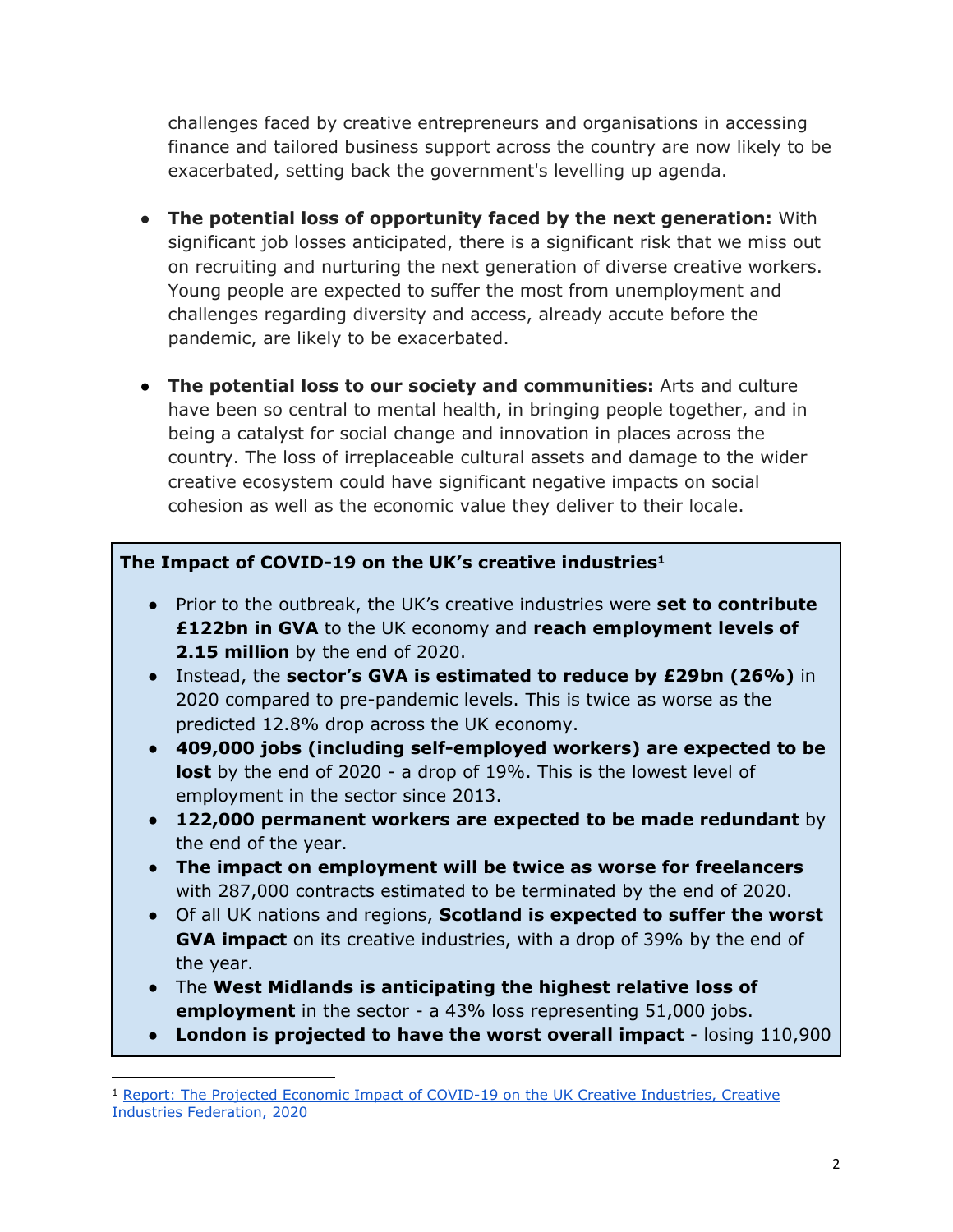creative jobs (16%) and seeing a £14.8 billion (25%) drop in creative industries GVA.

#### **The Role of the Creative Industries in Enabling Recovery**

Following COVID-19, the creative industries will be integral to the UK's social and economic regeneration. As well as being a significant contributor to job creation and economic growth (generating £111.7bn in GVA) in all parts of the UK, the sector is also a vanguard for the future of work and industry - resistant to automation, built on innovation and with a high number of agile and entrepreneurial freelancers and small businesses. The sector has been central to the UK's soft power, in driving tourism and exports and has been instrumental in bringing communities together and fundamental to the nation's mental health.

## **KEY STATISTICS - PRE-PANDEMIC**

- The creative industries contributed £111.7bn in GVA to the economy at the latest estimate which is larger than the aerospace, automotive, life sciences and oil and gas sectors combined.
- Almost 1 in 8 UK businesses are creative businesses and the sector is creating jobs at three times the UK average with an expected one million more jobs by 2030.
- Before the pandemic, the creative industries were growing at five times the rate of the UK economy as a whole and in all parts of the UK, growing by almost 60% in Scotland and 35% in the West Midlands between 2010 and 2017 (GVA).
- 34% of creative workers are freelancers and in some sub-sectors the figure is much higher, such as 50% in film and video production.
- 95% of creative enterprises are micro businesses with no or limited HR support or financial headroom
- Creative businesses represent over 5% of the UK economy and are responsible for more than 10%, or £27 billion, of the UK's annual service exports.

The UK will be best placed to recover from the pandemic with a booming creative sector that can play a significant role in reducing the impact of a surge in unemployment and in kickstarting the economy through new products and services and innovative ideas. However, to enable this we need to ensure that the barriers holding back the creative industries prior to the outbreak - many of which have now been exacerbated - are removed. We need to establish new ways of generating opportunities for the full diversity of individuals whose talent will lead us to economic success and social prosperity. This must be combined with facilitating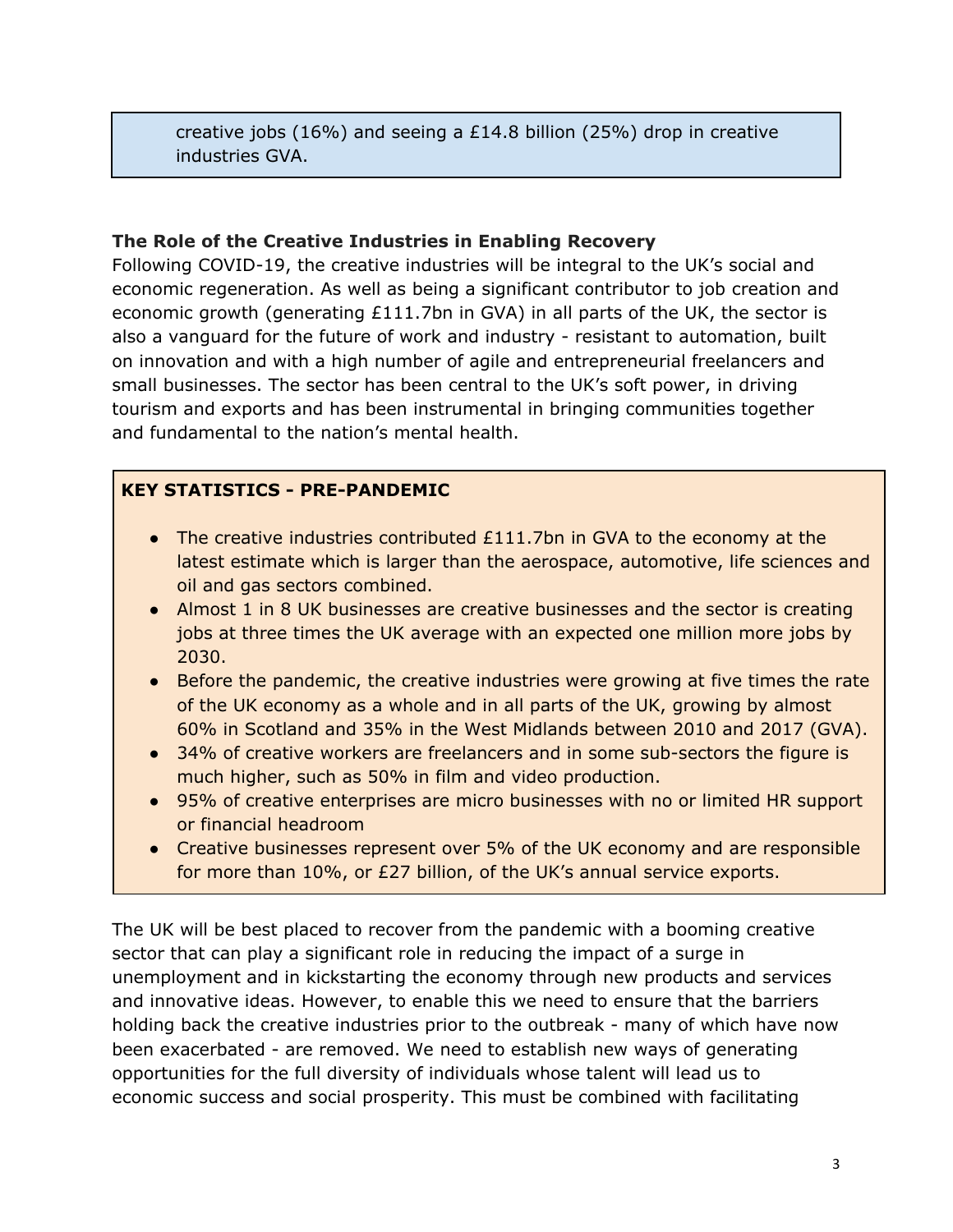new ideas and realising their value through delivering investment that supports creative individuals and businesses.

#### **Lessons on Shaping the Recovery**

**To maximise the creative industries' potential to contribute to the economic and social wellbeing of the UK, we need to learn the lessons of the 2008 financial crisis.** New research by Cambridge Econometrics, released by the Creative Industries Policy and Evidence Centre and Creative England, reveals that prior to the last recession, the creative industries were growing in all parts of the country - urban and rural - but under economic duress, those burgeoning clusters shrunk, and concentration focused back on London and satellite clusters in the South East.<sup>2</sup> A significant opportunity for job-creation and growth in all parts of the UK was lost. **Leaving recovery to the market will entail a major setback in the levelling up agenda: UK-wide, devolved and local interventions are needed to ensure opportunity and wealth is spread more evenly.**

**To maximise the creative industries' ability to contribute toward the UK's social, cultural and economic regeneration, any interventions must also account for the sector's unique characteristics.** The creative industries are a diverse and interdependent ecosystem made up of majority micro-businesses (95%) and a significant freelance workforce (one-third of workers). They are highly innovative, entrepreneurial and agile, with an intangible asset base - an archetype of future industries and the future of work.

However, previous and recent policy measures have penalised rather than incentivised future industries like ours:

- Following the 2008 financial crisis, interventions such as the Regional Growth Fund were designed with more traditional models of industry in mind, rendering crucial finance and business support measures inaccessible for many small creative businesses.
- This approach has been reflected in more recent policy-making, such as the Apprenticeship Levy, which is not tailored to the short-term project-based nature of much work that takes place in the creative industries.
- It has also in part been carried forward into the design of government's COVID-19 support measures, which has meant that large parts of the creative industries have fallen through the gaps - particularly certain selfemployed workers (who make up a third of the sector's workforce) and creative organisations unable to access mainstream loans due to lenders' lack of understanding of businesses based on Intellectual Property.

<sup>&</sup>lt;sup>2</sup> [The](https://pec.ac.uk/policy-briefings/the-importance-of-a-uk-wide-recovery-plan-for-the-creative-industries) [importance](https://pec.ac.uk/policy-briefings/the-importance-of-a-uk-wide-recovery-plan-for-the-creative-industries) [of](https://pec.ac.uk/policy-briefings/the-importance-of-a-uk-wide-recovery-plan-for-the-creative-industries) [a](https://pec.ac.uk/policy-briefings/the-importance-of-a-uk-wide-recovery-plan-for-the-creative-industries) [UK-wide](https://pec.ac.uk/policy-briefings/the-importance-of-a-uk-wide-recovery-plan-for-the-creative-industries) [recovery](https://pec.ac.uk/policy-briefings/the-importance-of-a-uk-wide-recovery-plan-for-the-creative-industries) [plan](https://pec.ac.uk/policy-briefings/the-importance-of-a-uk-wide-recovery-plan-for-the-creative-industries) [for](https://pec.ac.uk/policy-briefings/the-importance-of-a-uk-wide-recovery-plan-for-the-creative-industries) [the](https://pec.ac.uk/policy-briefings/the-importance-of-a-uk-wide-recovery-plan-for-the-creative-industries) [creative](https://pec.ac.uk/policy-briefings/the-importance-of-a-uk-wide-recovery-plan-for-the-creative-industries) [industries,](https://pec.ac.uk/policy-briefings/the-importance-of-a-uk-wide-recovery-plan-for-the-creative-industries) [Creative](https://pec.ac.uk/policy-briefings/the-importance-of-a-uk-wide-recovery-plan-for-the-creative-industries) [Industries](https://pec.ac.uk/policy-briefings/the-importance-of-a-uk-wide-recovery-plan-for-the-creative-industries) [Policy](https://pec.ac.uk/policy-briefings/the-importance-of-a-uk-wide-recovery-plan-for-the-creative-industries) [and](https://pec.ac.uk/policy-briefings/the-importance-of-a-uk-wide-recovery-plan-for-the-creative-industries) [Evidence](https://pec.ac.uk/policy-briefings/the-importance-of-a-uk-wide-recovery-plan-for-the-creative-industries) [Centre,](https://pec.ac.uk/policy-briefings/the-importance-of-a-uk-wide-recovery-plan-for-the-creative-industries) [2020](https://pec.ac.uk/policy-briefings/the-importance-of-a-uk-wide-recovery-plan-for-the-creative-industries)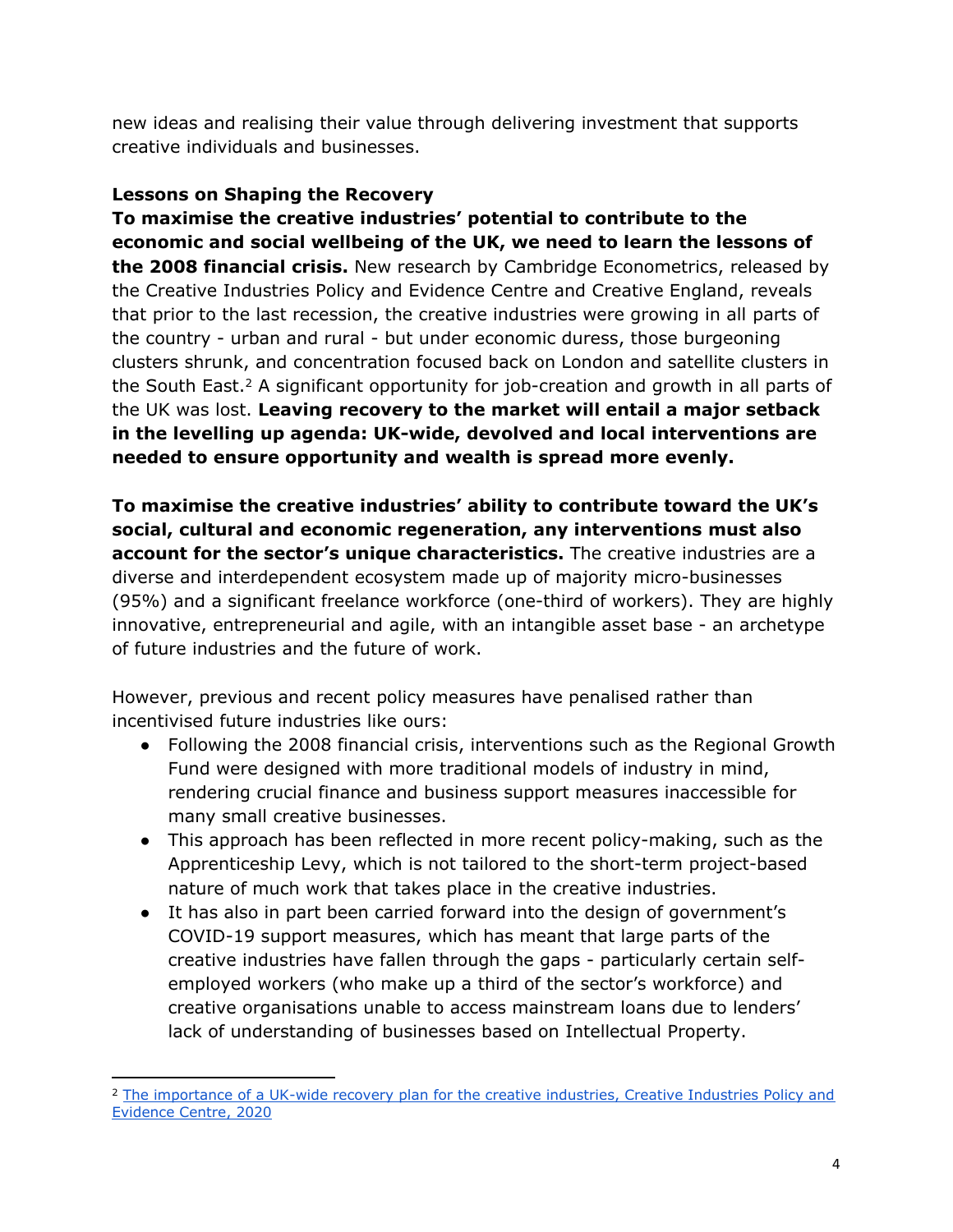**Recommendations on transforming the UK's creative landscape We now have an opportunity to work hand-in-hand with government to enable the creative industries to help deliver long-lasting positive impacts on our economy and society.** In addition to vital immediate interventions, longterm systemic change is needed across the UK's policy landscape to realise this. In "A Plan to Reimagine", we recommended that the role of a Chief Design Adviser is created to support this change, and to ensure policies and interventions are more tailored to future industries and the future of work. Other recommendations included:

● **People -** The sector's significant freelance workforce should experience greater fairness in the benefits and social security they are provided. They have a vital role in future industries like ours and their entrepreneurial nature will support the recovery and ensure the UK remains highly innovative and creative. To support entrepreneurialism, we must also seek to mitigate the initial risks for those starting creative businesses and provide mentoring to share the expertise of diverse and successful organisations and individuals.

In cultivating the next generation of creative talent, it is vital that we recognise the central importance of creative education and skills. Ensuring greater access, diversity and support into the sector for young people via industry-led initiatives like the [Creative](https://discovercreative.careers/about/about-the-creative-careers-programme/) [Careers](https://discovercreative.careers/about/about-the-creative-careers-programme/) [Programme](https://discovercreative.careers/about/about-the-creative-careers-programme/) will also play a key part in achieving this. In addition, apprenticeship funding could be transformed to better reflect the flexible nature of work in the sector.

● **Ideas** - Bring creative work into the scope of public R&D funding and investment and expand R&D tax credits to include the creative industries. This will help boost the recovery of the sector while benefiting the wider economy and society, levelling up all parts of the country, and ensuring the UK reestablishes its world-leading role quickly. Creative industries tax-reliefs also play a significant role, driving vital inward investment. The extension and expansion of programmes such as Creative Scale Up will help creatives to grow their businesses further, in all parts of the country.

Investment in new products, services and business models for the creative sector generates ideas for health, education and environmental sustainability as well as contributing to the well-being and sense of identity of communities. We must enable these initiatives by combining them with a strong commitment to protect creators' IP and supporting them in monetising their content through digital platforms and streaming services.

● **Money** - Ongoing and ambitious public investment in culture and the arts will be vital to realising crucial economic and social outcomes for all people and places throughout the UK. To open up access to finance, a dedicated investment bank should be considered, following the example of other countries such as Germany's KfW Bank, working alongside sector-specific investors and